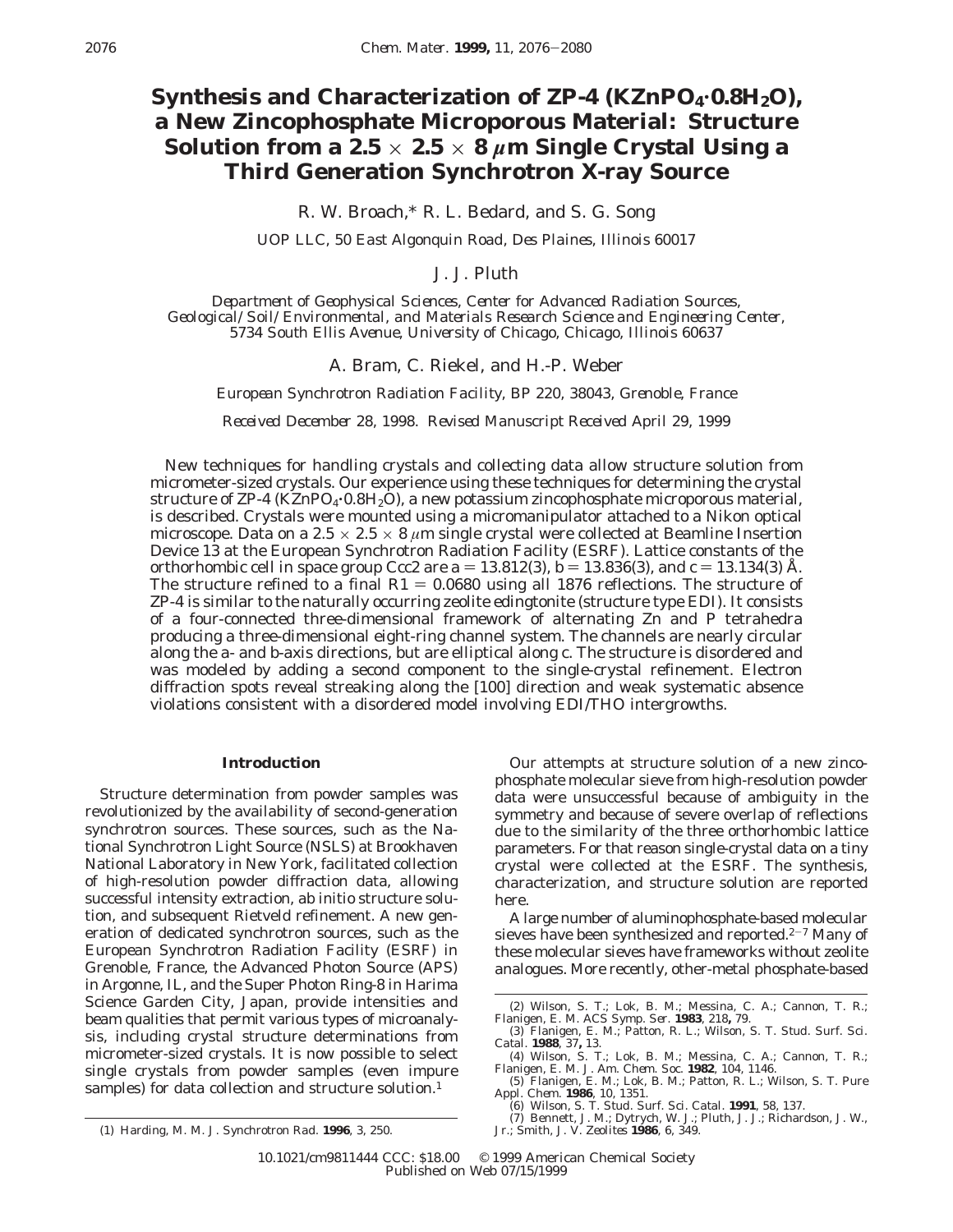molecular sieves have been reported.8-<sup>15</sup> Zincophosphate materials synthesized in our labs have been designated ZP*-n*. For example, we have synthesized ZP-1, which has the same topology8,14 as the zeolite sodalite, and ZP-2, which has the same topology $8,10,13$  as the zeolite Li-A(BW). ZP-3 does not have a zeolite analogue8,15 and is related to the pharmacosiderite family of octahedral/tetrahedral networks. ZP-5 is an openframework zincophospate with a new chiral tetrahedral framework topology.<sup>8,9</sup> Reported here are the synthesis and characterization of ZP-4, whose topology remained unknown until we were able to collect synchrotron single-crystal data of sufficiently high quality to permit structure solution using a very small crystal.

#### **Experimental Section**

**Synthesis and Initial Characterization.** A reaction mixture was prepared by combining 40 g of K<sub>2</sub>HPO<sub>4</sub>·xH<sub>2</sub>O, 20 g of  $ZnCl<sub>2</sub>$ , 20 g of KCl, and 2 L of  $H<sub>2</sub>O$ . A few drops of 85% H3PO4 were added to clarify the solution, followed by rapid addition of 200 mL of 0.1 M KOH. The pH was further adjusted to a final value of 9.6 by the addition of 167.2 g of diethylethanolamine. The reaction mixture was stirred for 18 h at room temperature (about 20 °C). The product was isolated by filtration, washed with distilled water, and dried in air at room temperature. X-ray powder diffraction indicated the product was pure and highly crystalline. The empirical formula,  $KZnPO<sub>4</sub>·0.8H<sub>2</sub>O$ , was determined from elemental analysis by ICP (ZnO 38.60 wt %,  $P_2O_5$  33.80 wt %, K<sub>2</sub>O 22.80 wt %) and loss on ignition, LOI (6.90 wt %).

Adsorption studies with a McBain Bakr gravimetric apparatus indicated reversible adsorption of  $H<sub>2</sub>O$  but no adsorption of larger molecules, suggesting a small six- to eight-ring pore-size material. The adsorption studies as well as thermogravimetric and DTA studies revealed the crystals collapse at approximately 330 °C. We did not investigate the effects of synthesis parameters on degree of intergrowth.

**Single-Crystal Structure Solution and Refinement.** For the X-ray diffraction studies, a single crystal with dimensions  $2.5 \times 2.5 \times 8$   $\mu$ m was mounted on a glass capillary tapered to about 1  $\mu$ m. Crystal selection and mounting was facilitated by using a Nikon microscope equipped with a micromanipulator. Single-crystal data were collected on a *κ*-geometry diffractometer at the ESRF.16 An X-ray beam from an undulator was focused to 30  $\mu$ m by an ellipsoidal mirror, and monochromatized to  $0.6883$  Å (18 keV) by a channel-cut Si(111) crystal cooled by liquid nitrogen. Seventy-three frames were collected on a charge-coupled area detector (11-cm fluorescent screen with lens coupling) by rotating  $\varphi$  10<sup>°</sup> in 20 s.

Reduction of the CCD single-crystal data was accomplished using the DENZO program.<sup>17</sup> Intensities were extracted from the frames using a primitive cell which was later transformed to a C-centered orthorhombic unit cell with  $a = 13.812(3)$  Å, *b* 

- (10) Gier, T. E.; Stucky, G. D. *Nature* **1991**, *349*, 508.
- (11) Xu, R.; Chen, J.; Feng, C. *Stud. Sur. Sci. Catal.* **1991**, *60*, 63.
- (12) Harrison, W. T. A.; Martin, T. E.; Gier, T. E.; Stucky, G. D. *J. Mater. Chem.* **1992**, *2*, 175. (13) Harrison, W. T. A.; Gier, T. E.; Nicol, J. M.; Stucky, G. D*. J.*
- *Solid State Chem.* **1995**, *114*, 249. (14) Nenoff, T. N.; Harrison, W. T. A.; Gier, T. E.; Stucky, G. D. *J.*
- *Am. Chem. Soc.* **1991**, *113*, 378. (15) Harrison, W. T. A.; Broach, R. W.; Bedard, R. L.; Gier, T. E.;

**Table 1. Crystal Data and Structure Refinement for ZP-4**

| empirical formula                  | KZnPO <sub>4</sub> ·0.8H <sub>2</sub> O    |
|------------------------------------|--------------------------------------------|
| formula weight                     | 213.85 Daltons                             |
| temperature                        | 295(2) K                                   |
| wavelength                         | $0.68830$ Å                                |
| crystal system                     | orthorhombic                               |
| space group                        | $Ccc2$ ; #37                               |
| unit cell dimensions               | $a = 13.812(3)$ Å, $\alpha = 90^{\circ}$ ; |
|                                    | $b = 13.836(3)$ Å, $\beta = 90^{\circ}$ ;  |
|                                    | $c = 13.134(3)$ Å, $\gamma = 90^{\circ}$   |
| volume, <i>Z</i>                   | $2509.9(9)$ Å <sup>3</sup> , 20            |
| density (calculated)               | $2.830$ g/cm <sup>3</sup>                  |
| absorption coefficient             | $5.958$ mm <sup>-1</sup>                   |
| F(000)                             | 2080                                       |
| crystal size                       | $0.080 \times 0.025 \times 0.025$ mm       |
| $\theta$ range for data collection | $4.04 - 27.17$ °                           |
| limiting indices                   | $-16 \le h \le 16$                         |
|                                    | $-16 \le k \le 16$                         |
|                                    | $-11 \le l \le 11$                         |
| reflections collected              | 4133                                       |
| independent reflections            | 1876 $[R(int) = 0.0697]$                   |
| refinement method                  | full-matrix least-squares on $F^2$         |
| data/restraints/parameters         | 1834/1/199                                 |
| goodness-of-fit on $F^2$           | 1.014                                      |
| final R indices $[I > 2\sigma(I)]$ | $R1 = 0.0581$ , $wR2 = 0.1512$             |
| <i>R</i> indices (all data)        | $R1 = 0.0680$ , $wR2 = 0.1706$             |
| absolute structure parameter       | 0.44(4)                                    |
| extinction coefficient             | 0.0009(4)                                  |
| largest diff. peak and hole        | 1.636 and $-0.830$ eÅ <sup>-3</sup>        |
|                                    |                                            |

 $= 13.836(3)$  Å,  $c = 13.134(3)$  Å, and  $V = 2509.9(9)$  Å<sup>3</sup> in space group *Ccc*2. SHELXTL18 yielded solution and refinement of the structure using 4133 reflections merged to 1876 unique reflections ( $R_{\text{merge}} = 0.0697$ ). After all unique atoms were located in the unit cell, a difference Fourier map revealed large residual peaks at unreasonably close distances to other atoms. These peaks were related to other atoms by a mirror plane normal to the *c* axis and result from disorder (as described below). After an appropriate shift of the origin along the *c* axis to put the mirror at  $z = 0$ , the K, Zn, and P disordered atoms were added. For each K, Zn, or P atom with fractional coordinates *x*, *y*, *z*, a mirror related atom was added with fractional coordinates  $x$ ,  $y$ ,  $-z$ . In further refinements, the fractional coordinates for mirror related atoms were constrained to conform to the mirror. At this point, the refinement converged  $(R_1$  all data  $= 0.0680$ ). Overall occupancy factors for the original and mirror atoms (which were allowed to vary with the constraint that the sum be 1.0) refined to 0.835(6) and 0.165(6). Attempts to add the appropriate mirror-related O-atoms did not improve the refinement. No further large residual peaks were found in a final difference Fourier. Details of the structure refinement are given in Table 1.

**TEM Studies.** TEM samples of ZP-4 were prepared by dispersing crystal particles on a honeycomb carbon grid using ethanol. The JEOL 2000FX microscope was operated at 200 kV. Attempts to obtain a lattice image of the crystals were not successful because of the sensitivity of the sample to the convergent beam. The material is stable to investigation by on-zone selected area electron diffraction (SAD).

## **Results**

**Structure of ZP-4.** Atomic coordinates, selected interatomic distances and angles, and anisotropic displacement parameters for the unique set of atoms are given in Tables 2-4. To a first approximation, ZP-4 has the topology of structure type EDI.<sup>19</sup> Thus its framework structure is similar to the naturally occurring zeolite edingtonite<sup>20,21,22</sup> and the synthetic zeolites  $K-F$ ,<sup>23,24,25</sup>

Bu, X.; Stucky, G. D. *Chem. Mater.* **1996**, *8*, 691. (16) Neder, R. B.; Burghammer, M.; Grasl, T.; Schulz, H.; Bram, A.; Fiedler, S.; Riekel, C. *Z. Kristallogr.* **1996**, *211*, 763.

<sup>(8)</sup> Bedard, R. L. U.S. Patent 5302362, April 12, 1994. Bedard, R. L. U.S. Patent 5126120, June 30, 1992.

<sup>(9)</sup> Harrison, W. T. A.; Gier, T. E.; Stucky, G. D.; Broach, R. W.; Bedard, R. L. *Chem. Mater.* **1996**, *8*, 145.

<sup>(17)</sup> Otwinowski, Z. in *Data Collection and Processing*; Sawyer, L., Isaacs, N., Bailey, S., Eds.; Daresbury Lab.: Warrington, U.K., 1993; pp 56-62.

<sup>(18)</sup> Sheldrick, G. M. *SHELXTL, Program for the Solution and Refinement of Crystal Structures*; Brucker AXS, Inc., Analytical X-ray Systems, Madison, WI, 1993.

<sup>(19)</sup> Meier, W. M.; Olson, D. H.; Baerlocher, Ch. Atlas of Zeolite Structure Types. *Zeolites* **1996**, *17*.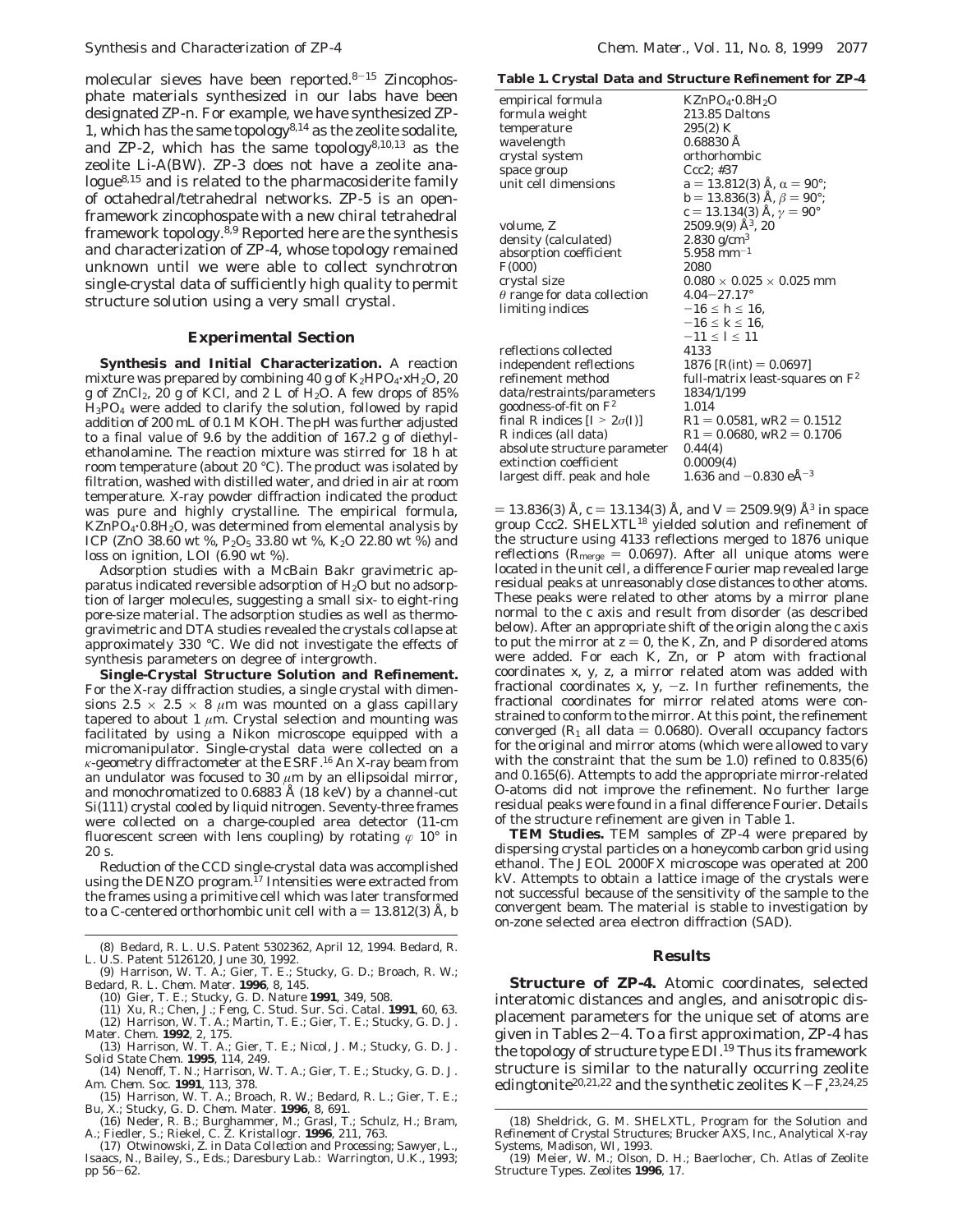**Table 2. Atomic Coordinates (Å** × **104), Equivalent Isotropic Displacement Parameters (Å2** × **103), and Site Occupancy Factors (sof) for ZP-4***<sup>a</sup>*

|                |                  | ◡        |          |          |         |
|----------------|------------------|----------|----------|----------|---------|
| atom           | $\boldsymbol{X}$ | У        | Z        | $U$ (eq) | sof     |
| $\text{Zn}(1)$ | 7673(1)          | 3733(1)  | 89(2)    | 27(1)    | 1.0     |
| Zn(2)          | 8734(1)          | 7673(1)  | 1210(1)  | 21(1)    | 1.0     |
| Zn(3)          | 7500             | 7500     | 8156(2)  | 23(1)    | 0.5     |
| P(1)           | 7727(2)          | 6073(2)  | $-30(4)$ | 23(1)    | 1.0     |
| P(2)           | 8934(2)          | 7727(2)  | 6372(3)  | 16(1)    | 1.0     |
| P(3)           | 7500             | 7500     | 3166(6)  | 22(1)    | $0.5\,$ |
| O(1)           | 8839(6)          | 7000(7)  | 5505(8)  | 35(3)    | 1.0     |
| O(2)           | 8116(5)          | 4963(4)  | 5011(14) | 44(3)    | 1.0     |
| O(3)           | 6763(7)          | 6420(6)  | 6209(9)  | 37(2)    | 1.0     |
| O(4)           | 7111(8)          | 6649(8)  | 3816(10) | 49(3)    | 1.0     |
| O(5)           | 7002(7)          | 6172(6)  | 805(10)  | 47(3)    | 1.0     |
| O(6)           | 6414(5)          | 8254(5)  | 76(10)   | 30(2)    | 1.0     |
| O(7)           | 6631(9)          | 7842(8)  | 2521(10) | 45(3)    | 1.0     |
| O(8)           | 9968(5)          | 8117(6)  | 6324(15) | 50(4)    | 1.0     |
| O(9)           | 7218(7)          | 6314(7)  | 8953(11) | 45(4)    | 1.0     |
| O(10)          | 8654(8)          | 7214(7)  | 7401(10) | 40(3)    | 1.0     |
| K(1)           | 7486(6)          | 61(4)    | 7506(7)  | 133(4)   | 1.0     |
| K(2)           | 60(4)            | 7672(11) | 8841(8)  | 177(7)   | 1.0     |
| K(3)           | 5000             | 5000     | 1178(24) | 118(11)  | 0.25(2) |
| K(4)           | $-79(39)$        | 5116(39) | 5059(26) | 76(10)   | 0.28(1) |
| OW(1)          | 5241(19)         | 5030(27) | 2385(45) | 35(11)   | 0.25(2) |
| OW(2)          | $-70(40)$        | 5251(35) | 6491(52) | 57(16)   | 0.22(1) |
|                |                  |          |          |          |         |

*<sup>a</sup> U*(eq) is defined as one-third of the trace of the orthogonalized *Uij* tensor. Positional parameters without an estimated standard deviation (number in parentheses) were not varied. Each atom has a corresponding disordered member (see text) with positional coordinates  $x$ ,  $y$ ,  $-z$ . The sof in the table have been normalized to 1.0 for the ordered component. The refined values for the sof of the ordered and disordered components were 0.835(6) and 0.165(6).

**Table 3. Anisotropic Displacement Parameters (Å2** × **103) for KZnPO4** *a*

|                | $U_{11}$ | $U_{22}$ | $U_{33}$ | $U_{23}$  | $U_{13}$ | $U_{12}$ |
|----------------|----------|----------|----------|-----------|----------|----------|
| $\text{Zn}(1)$ | 26(1)    | 16(1)    | 40(1)    | 1(1)      | 1(1)     | 1(1)     |
| Zn(2)          | 11(1)    | 24(1)    | 27(1)    | 0(1)      | $-1(1)$  | 0(1)     |
| Zn(3)          | 22(1)    | 23(1)    | 25(2)    | 0         | 0        | 0(1)     |
| P(1)           | 22(1)    | 12(1)    | 36(3)    | 3(2)      | 1(1)     | 0(1)     |
| P(2)           | 5(1)     | 22(1)    | 20(3)    | $-3(1)$   | $-4(1)$  | 0(1)     |
| P(3)           | 29(2)    | 25(2)    | 12(5)    | $\bf{0}$  | 0        | 1(2)     |
| O(1)           | 32(5)    | 42(5)    | 31(9)    | $-11(4)$  | 3(4)     | 3(4)     |
| O(2)           | 25(4)    | 10(3)    | 96(10)   | 1(5)      | 9(6)     | $-3(3)$  |
| O(3)           | 41(5)    | 33(4)    | 35(8)    | $-2(5)$   | $-1(5)$  | 23(4)    |
| O(4)           | 68(7)    | 44(5)    | 36(10)   | 0(5)      | 8(5)     | 4(5)     |
| O(5)           | 38(5)    | 33(5)    | 69(11)   | 16(5)     | 21(5)    | 16(4)    |
| O(6)           | 32(4)    | 22(4)    | 35(7)    | 4(4)      | $-12(4)$ | $-11(3)$ |
| O(7)           | 60(7)    | 57(6)    | 19(10)   | $-2(5)$   | $-3(6)$  | 9(5)     |
| O(8)           | 15(4)    | 20(5)    | 117(13)  | $-1(6)$   | $-4(5)$  | $-8(3)$  |
| O(9)           | 39(5)    | 36(5)    | 59(12)   | $-1(5)$   | $-21(5)$ | $-5(4)$  |
| O(10)          | 66(7)    | 42(5)    | 13(11)   | 1(4)      | 0(5)     | 13(5)    |
| K(1)           | 330(13)  | 34(2)    | 34(6)    | 1(2)      | 12(7)    | 8(4)     |
| K(2)           | 22(2)    | 464(23)  | 46(7)    | 34(9)     | $-9(2)$  | $-34(5)$ |
| K(3)           | 140(17)  | 24(6)    | 189(27)  | $\bf{0}$  | 0        | 21(6)    |
| K(4)           | 5(15)    | 55(25)   | 169(16)  | $-12(14)$ | $-3(11)$ | 14(11)   |
|                |          |          |          |           |          |          |

*<sup>a</sup>* The anisotropic displacement factor exponent takes the form:  $-2\pi^2$  [  $h^2a^{*2}U_{11} + ... + 2hka^*b^*U_{12}$ ].

Linde F,<sup>26</sup> and  $K_2Al_2Si_3O_{10}$  KCl.<sup>27</sup> The basic polyhedral building unit in ZP-4, containing six tetrahedral atoms, is the di-edge-stellated tetrahedron  $(des)^{28}$  with the face

- (20) Mazzi, F.; Galli, E.; Gottardi, N. *N. Jb. Miner. Mh.* **1984**, 373.
- (21) Kvick, A.; Smith, J. V. *J. Chem. Phys.* **1983**, *79***,** 2356.
- (22) Galli, E. *Acta Crystallogr.* **1976**, *B32,* 1623.
- (23) Barrer, R. M.; Baynham, J. W. *J. Chem. Soc.* **1956**, 2882.
- 
- (24) Baerlocher, Ch.; Barrer, R. M. *Z. Kristallogr.* **1974**, *140*, 10. (25) Tambuyzer, E.; Bosmans, E. J. *Acta Crystallogr.* **1976**, *B32*, 1714.
- (26) Sherman, J. D. Proc. 4th IZC, Chicago*. ACS Symp. Ser.* **1977,** *40*, 30.
- (27) Ghose, S.; Hexiong, Y.; Weidner, J. R. *Am. Mineral.* **1990**, *75*, 947.
- (28) Smith, J. V. *Chem. Rev.* **<sup>1988</sup>**, *<sup>88</sup>*, 149-182.

**Table 4. Selected Interatomic Distances (Å) and Angles (deg) for ZP-4**

| Zn Tetrahedra                       |                                            | P Tetrahedra              |           |  |
|-------------------------------------|--------------------------------------------|---------------------------|-----------|--|
| $Zn(1)-O(1)$                        | 1.980(9)                                   | $P(1) - O(2)$             | 1.532(7)  |  |
| $Zn(1) - O(2)$                      | 1.909(6)                                   | $P(1) - O(5)$             | 1.491(11) |  |
| $Zn(1)-O(3)$                        | 1.948(11)                                  | $P(1) - O(6)$             | 1.515(7)  |  |
| $Zn(1)-O(4)$                        | 1.917(14)                                  | $P(1) - O(9)$             | 1.545(13) |  |
| $Zn(2)-O(5)$                        | 1.966(8)                                   | $P(2)-O(1)$               | 1.525(10) |  |
| $Zn(2)-O(6)$                        | 1.976(10)                                  | $P(2)-O(3)$               | 1.538(8)  |  |
| $Zn(2)-O(7)$                        | 1.931(13)                                  | $P(2)-O(8)$               | 1.528(8)  |  |
| $Zn(2)-O(8)$                        | 1.902(8)                                   | $P(2) - O(10)$            | 1.574(12) |  |
| $\text{Zn}(3)-\text{O}(9) \times 2$ | 1.985(11)                                  | $P(3)-O(4) \times 2$      | 1.551(13) |  |
| $\text{Zn}(3)-\text{O}(10)\times 2$ | 1.918(11)                                  | $P(3)-O(7) \times 2$      | 1.544(13) |  |
| mean                                | 1.944(32)                                  | mean                      | 1.536(21) |  |
| $O(1) - Zn(1) - O(2)$               | 103.8(4)                                   | $O(2)-P(1)-O(5)$          | 107.2(7)  |  |
| $O(1) - Zn(1) - O(3)$               | 105.1(4)                                   | $O(2)-P(1)-O(6)$          | 107.3(4)  |  |
| $O(1) - Zn(1) - O(4)$               | 115.4(5)                                   | $O(2)-P(1)-O(9)$          | 113.1(8)  |  |
| $O(2) - Zn(1) - O(3)$               | 110.5(5)                                   | $O(5)-P(1)-O(6)$          | 113.7(7)  |  |
| $O(2) - Zn(1) - O(4)$               | 110.1(6)                                   | $O(5)-P(1)-O(9)$          | 108.1(7)  |  |
| $O(3) - Zn(1) - O(4)$               | 111.5(5)                                   | $O(6)-P(1)-O(9)$          | 107.6(6)  |  |
| $O(5) - Zn(2) - O(6)$               | 105.7(4)                                   | $O(1) - P(2) - O(3)$      | 110.4(6)  |  |
| $O(5) - Zn(2) - O(7)$               | 114.0(5)                                   | $O(1) - P(2) - O(8)$      | 106.4(7)  |  |
| $O(5) - Zn(2) - O(8)$               | 104.3(4)                                   | $O(1) - P(2) - O(10)$     | 108.9(6)  |  |
| $O(6) - Zn(2) - O(7)$               | 113.9(5)                                   | $O(3)-P(2)-O(8)$          | 107.9(5)  |  |
| $O(6) - Zn(2) - O(8)$               | 111.5(5)                                   | $O(3)-P(2)-O(10)$         | 108.2(6)  |  |
| $O(7) - Zn(2) - O(8)$               | 107.1(7)                                   | $O(8)-P(2)-O(10)$         | 115.1(8)  |  |
| $O(9) - Zn(3) - O(9)$               | 116.3(7)                                   | $O(4) - P(3) - O(4)$      | 113.2(11) |  |
| $O(9) - Zn(3) - O(10) \times 2$     | 105.4(5)                                   | $O(4)-P(3)-O(7) \times 2$ | 105.4(7)  |  |
| $O(9) - Zn(3) - O(10) \times 2$     | 106.3(5)                                   | $O(4)-P(3)-O(7) \times 2$ | 109.8(7)  |  |
| $O(10) - Zn(3) - O(10)$             | 117.8(8)                                   | $O(7)-P(3)-O(7)$          | 113.4(11) |  |
|                                     | $T-O-T$ Angles                             |                           |           |  |
| $Zn(1)-O(1)-P(2)$                   | 127.8(5)                                   | $Zn(2)-O(6)-P(1)$         | 123.3(6)  |  |
| $Zn(1)-O(2)-P(1)$                   | 140.7(5)                                   | $Zn(2)-O(7)-P(3)$         | 125.4(7)  |  |
| $Zn(1)-O(3)-P(2)$                   | 126.3(6)                                   | $Zn(2)-O(8)-P(2)$         | 140.4(5)  |  |
| $Zn(1)-O(4)-P(3)$                   | 123.3(7)                                   | $Zn(3)-O(9)-P(1)$         | 123.0(5)  |  |
| $Zn(2)-O(5)-P(1)$                   | 128.3(6)                                   | $Zn(3)-O(10)-P(2)$        | 123.7(6)  |  |
|                                     |                                            |                           |           |  |
| $K(1) - O(9)$                       | K-O Distances $(3.4 \text{ Å})$<br>2.72(2) | $K(3)-OW(1)\times 2$      | 1.62(6)   |  |
| $K(1) - O(5)$                       | 2.803(14)                                  | $K(3)-O(8) \times 2$      | 2.613(9)  |  |
| $K(1) - O(4)$                       | 2.846(14)                                  | $K(3)-O(3) \times 2$      | 3.129(9)  |  |
| $K(1) - O(3)$                       | 2.859(12)                                  | $K(3)-O(5)$               | 3.243(11) |  |
| $K(1) - O(7)$                       | 3.132(14)                                  | $K(4)-OW(2)$              | 1.89(7)   |  |
| $K(1)-OW(1)$                        | 3.14(3)                                    | $K(4)$ – OW(2)            | 1.96(7)   |  |
| $K(1) - O(2)$                       | 3.38(2)                                    | $K(4) - O(2)$             | 2.50(6)   |  |
| $K(1) - O(2)$                       | 3.40(2)                                    | $K(4)-O(2)$               | 2.71(5)   |  |
| $K(2)-O(10)$                        | 2.78(2)                                    | $K(4)-O(1)$               | 3.06(4)   |  |
| $K(2)-O(1)$                         | 2.829(13)                                  | $K(4)-O(6)$               | 3.06(7)   |  |
| $K(2)-O(7)$                         | 2.87(2)                                    | $K(4)-O(6)$               |           |  |
| $K(2)-O(6)$                         |                                            |                           | 3.17(7)   |  |
|                                     | 2.901(12)                                  |                           |           |  |
| $K(2)-O(4)$                         | 2.984(14)                                  |                           |           |  |
| $K(2)-O(8)$                         | 3.32(2)                                    |                           |           |  |
| $K(2)-O(8)$                         | 3.36(2)                                    |                           |           |  |

symbol, *44*. These des units link by sharing vertexes to form one-dimensional chains (designated **fib**28) along the *c* axis with a repeat distance of about 6.6 Å (Figure 1). Chains link parallel to the *ab* plane to form the threedimensional EDI structure type. The distance from one chain to the next is about 6.9 Å. In ZP-4, the *a* and *b* axes are double the chain distance, and the *c*-axis length is double the des repeat distance to accommodate the Zn and P ordering, rotation of the **fib** chains, and cation positioning.

The resulting four-connected three-dimensional framework of alternating Zn and P tetrahedra in ZP-4 produces a three-dimensional eight-ring channel system. The channels are nearly circular along the *a*- and *b*-axis directions, but are elliptical along *c* due to the rotation of the **fib** chains (Figures 2 and 3). The ellipticity along *c* is commonly, but not always, found in EDI-type zeolites. The angle of rotation of the **fib** chains, which is an index of the amount of distortion,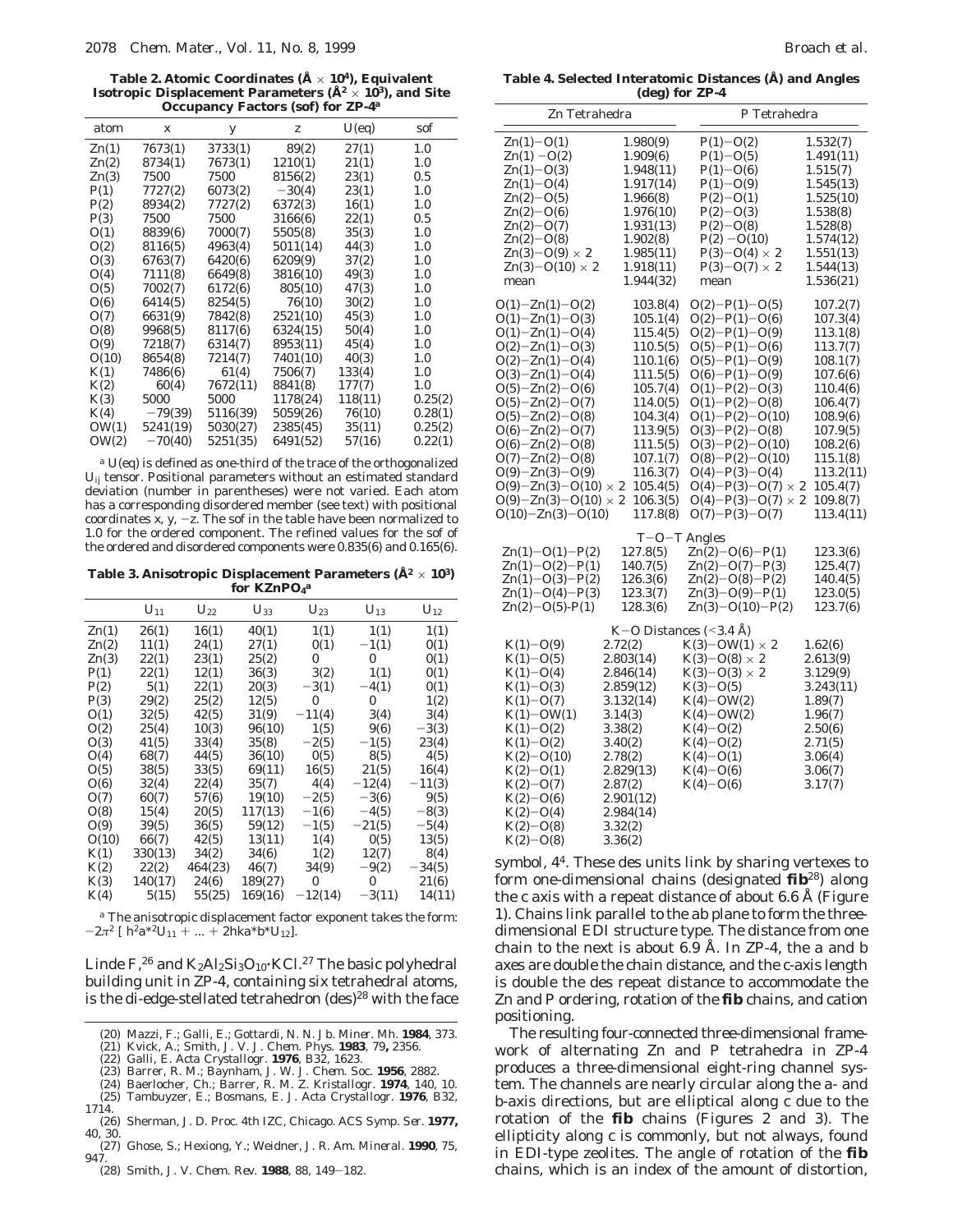

**Figure 1.** Stereoview of two linked di-edge-stellated tetrahedron (des) polyhedral building units in ZP-4. The des polyhedral building unit contains six tetrahedral atoms. The des units link by sharing vertexes to form one-dimensional chains (designated **fib**) along the *c* axis (vertical in the figure) with a repeat distance of about 6.6 Å.



**Figure 2.** Projection of the ZP-4 structure showing the near circular eight-rings in the [010] direction and positions of the cations (larger circles) and water molecules (smaller circles). The unit cell is outlined and the *a* axis is vertical. ZnO4 and PO4 tetrahedra are shown as polyhedral units.

in two natural edingtonites is reported $20.22$  to be about 17°. The angle of rotation in ZP-4 (defined as  $\frac{1}{2}$  the  $O(2)-O(2)-O(2)$  or the  $O(8)-O(8)-O(8)$  angle between chains) is about 14°.

Potassium atoms and water molecules occupy sites in the channels (Figure 2).  $K(1)$  and  $K(2)$  occupy sites near the centers of the eight-ring pores along the *a*- and *b*-axis channels and coordinate to oxygen atoms around the eight-ring pores. These sites are fully occupied. K(3) and K(4) are located in alternate channels along the *c* axis and also are sited near the centers of the eightring pores. These sites are only partially occupied (about one-half full), perhaps because oxygen atoms in the ellipsoidal rings are in less favorable positions for coordination. Out of the plane of the eight-rings, the potassium cations are presumably coordinated to water, not all of which was found in this study.

Defects that produce disorder in crystals of ZP-4 were suspected from the single-crystal studies and later



**Figure 3.** Projection of the ZP-4 structure showing the elliptical eight-rings in the [001] direction and positions of the cations (larger circles) and water molecules (smaller circles). The unit cell is outlined and the  $b$  axis is vertical. ZnO<sub>4</sub> and PO4 tetrahedra are shown as polyhedral units.

confirmed by TEM analyses. The defects are related to the three alternative ways of linking **fib** chains parallel to the *ab* plane.<sup>29</sup> One way is to connect the chains such that neighboring des units have the same orientation along *c*; the four neighboring chains around a square face in a *c*-axis projection will all be oriented the same way (uuuu where  $u = up$ ). The resulting threedimensional topology is structure type EDI. If the chains are connected such that every other layer of chains in the *ab* plane is inverted (uudd in the square face where  $d =$  down), the resulting three-dimensional topology is structure type THO. Finally, if chain orientations are alternated (udud), the resulting topology is structure type NAT.

The model used in the single-crystal refinements is consistent with defects caused by inversion of some (about 16% based on the refinements) of the chains. It does not distinguish among the different ways the inverted chains could be arranged. There could be random inversions of single chains throughout the crystals (EDI/NAT faults), there could be random inversions across a plane (EDI/THO faults), or there could be regions in the crystals which have NAT or THO topologies (EDI/NAT or EDI/THO intergrowths).

**TEM Analysis of Stacking Faults in ZP-4.** TEM analysis was done in order to provide more insight into the type of defect in single crystals of ZP-4. Selected area electron diffraction (SAD) patterns from two different single crystals are shown in Figure 4. Two features are evident from the patterns; streaking along the [100] direction and weak violations of the systematic absences for C-centering.

The streaking provides information about the type of faulting in ZP-4. The zone axes of parts a and b of Figure 4 are [010] and [011], respectively. Both SADs exhibit streaking along [100] consistent with faulting on the

<sup>(29)</sup> Ross, M.; Flohr, M. J. K.; Ross, D. R. *Am. Mineral.* **1992**, *77***,** 685.